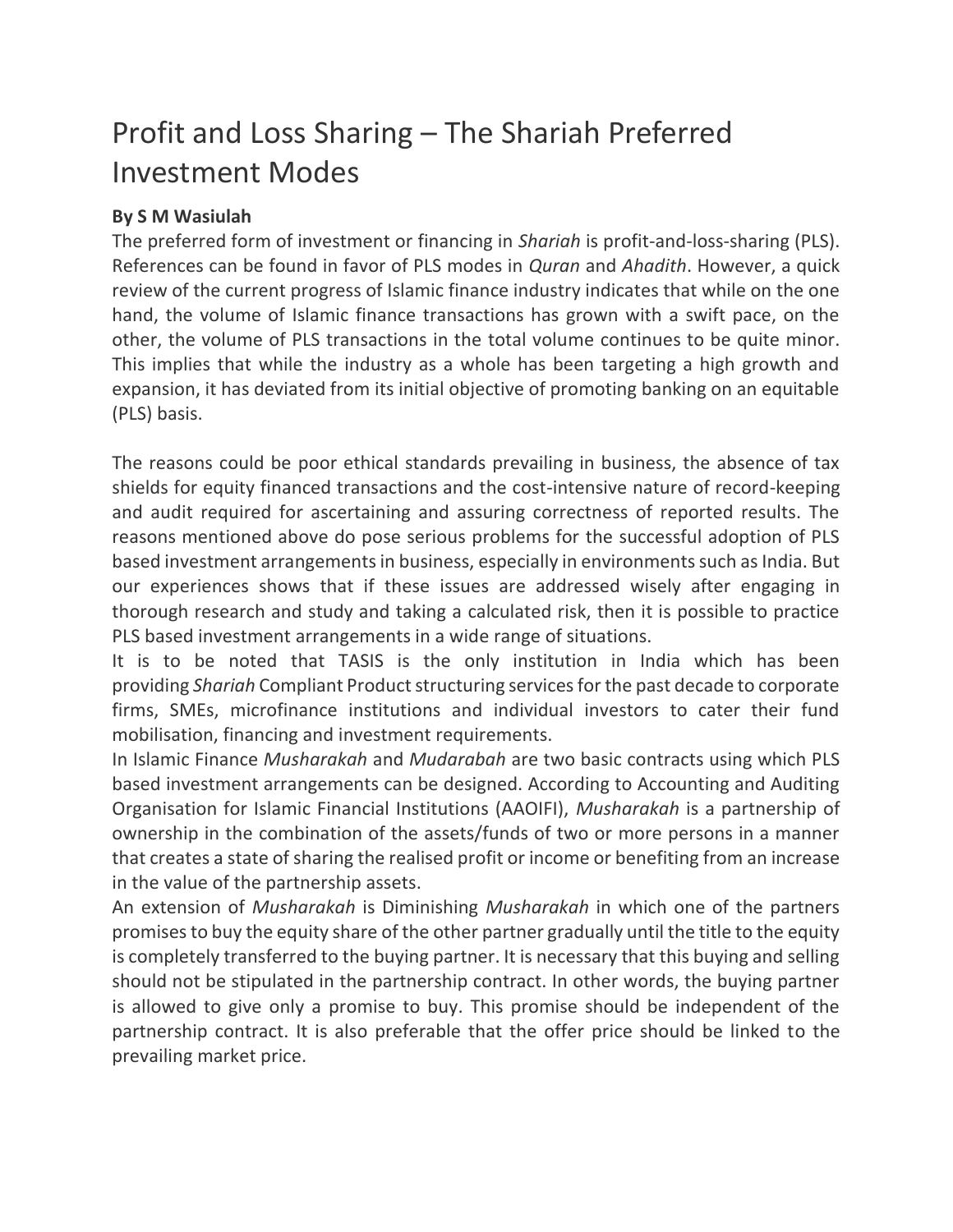*Mudarabah* is a partnership in profit whereby one party provides capital (*Rab-al Mal*) and the other party provides labour (*Mudarib*). It can be considered as a limiting case of Musharakah in which one partner provides the entire capital and the other the labour.

According to AAOIFI, in both contracts, the profit to be shared should be in a ratio of the actual total profit realised and not as a predefined rate or a lump-sum amount linked to capital or on expected profit basis. The losses in case of *Musharakah*, should be shared between the partners only in capital contribution ratio whereas in case of *Mudarabah* the losses should be borne only by the party who is contributing the capital.

## **Scope of PLS in Indian Context:**

Normally, when a PLS arrangement is mentioned, there is a tendency to automatically assume that it implies a thorough-going full-fledged long-term partnership in the commercial transactions and results of an enterprise. But actually this need not be the case always. Profit sharing can assume many forms depending on the extent of risk that the investor is willing to assume and/or the closeness of the monitoring of transactions he wishes to undertake. There can be many kinds of PLS arrangements, right from vanilla equity at one end to Islamic preference shares and the quasi debt of waterfall type of structures used in project finance at the other.

PLS in the Indian context, especially in the current discussion, refers to short to medium term finance accessed as *Shariah* compliant finance modes by small and medium size enterprises (SMEs). Such type of finance is mostly characterized by financing for short periods ranging from a few months to a couple of years, at times with the possibility of rolling over the investment for further contracted periods.

### **Structuring the PLS based Investments for SMEs:**

There are four key areas that need to be taken care while structuring the PLS (*Musharakah* & *Mudarabah*) based investments for SMEs. They are as follows:

- 1. Capital Structure,
- 2. Fund Mobilisation,
- 3. Profit (Returns) Sharing Mechanism and
- 4. Loss Sharing Mechanism

### *Capital Structure:*

Generally, the capital structure for a business can either be based on 100% equity or on 100% debt. In the first case, the funds flow into the business is as equity from the investor. The investor becomes a partner in the business in proportion to his/her investment and shares the profit and loss accordingly. *Shariah* does not have any objection to this capital structure. Hence, this fund mobilization model is *Shariah* compliant.

Debt is generally, inducted against a predefined return linked to the investment. A predefined return linked only to the investment and independent of the results of the business is 'interest' (*Riba*), which is prohibited in Islam. Hence, this structure is *Shariah* Non-compliant. The debt-based capital structure can be termed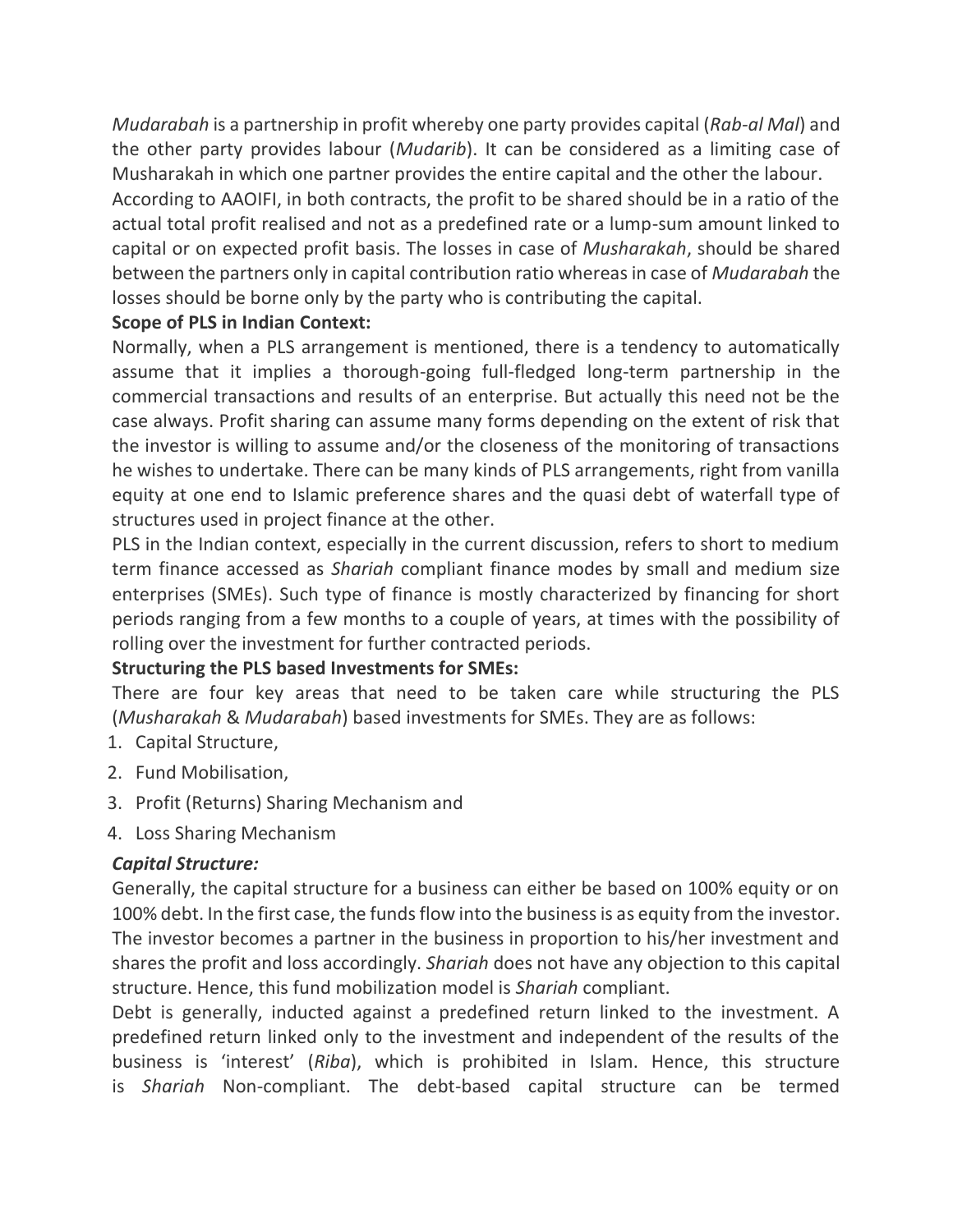as *Shariah* compliant only if the debtor does not seek or is paid (explicitly or implicitly) any contracted return on the loaned fund (*Qard Hasan*) unconnected with the results of the business.

In addition to the above mentioned two basic capital structures, TASIS has developed a **'TASIS Hybrid Capital Structure'** (THCS). The objective of THCS is to create operational efficiency in fund mobilization, and mitigate risk of the investors while complying with both, local regulations and *Shariah* stipulations.

The THCS structure is a combination of both equity and debt. The debt inducted into the business is linked to equity in such a way that the equity to debt ratio remains same for all the partners. In this case, each partner effectively is loaning to himself in relation to his equity in the business. The investors are paid returns on account of their debt as well as equity. The return on debt, can be either predefined and fixed or return on debt can be linked to the actual profit made by the business, while the return on equity is obviously linked to the residual profit after the return to debt.

It is to be noted that as the debt to equity ratio for all the partners is constant and the giver and the receiver of the interest amount (return paid on debt) is the same person (partners). Hence, the interest paid in this case will not come within the purview of the definition of interest (*Riba*) given in the *Shariah*.

The salient features of THCS are:

- Investment is treated as either Equity or Equity-linked-Debt.
- In compliance with the prevalent tax regime,
- *Shariah* Compliant
- Operationally efficient
- If the major portion of investment comes in as Debt, the overall impact of tax is reduced (benefit of Tax Shield due to Debt).

## *Fund Mobilisation:*

Fund Mobilisation is the process of flow of funds from the person who has an excess to the person who needs them. It can be done either directly or through consultancy. Both the ways have their merits and demerits based on the investment requirement, nature of the business and the market conditions.

Funds can be mobilized directly if the investors are fully aware of the investee and his business. Investors like people from core groups, family members, close friends and associated businessmen can finance one another directly. In this type of financing the level of due diligence, record keeping and other formalities tend to be much lower as compared to the other type. One of the drawbacks of this type of mode is that it has very limited scope in terms of investors as well as funds. There is always heavy risk in case of transparency, correctness of information and dispute resolution.

If fund mobilization is done through consultancy, then the consultants take responsibility of due diligence, investors' relations, project/business information, regulatory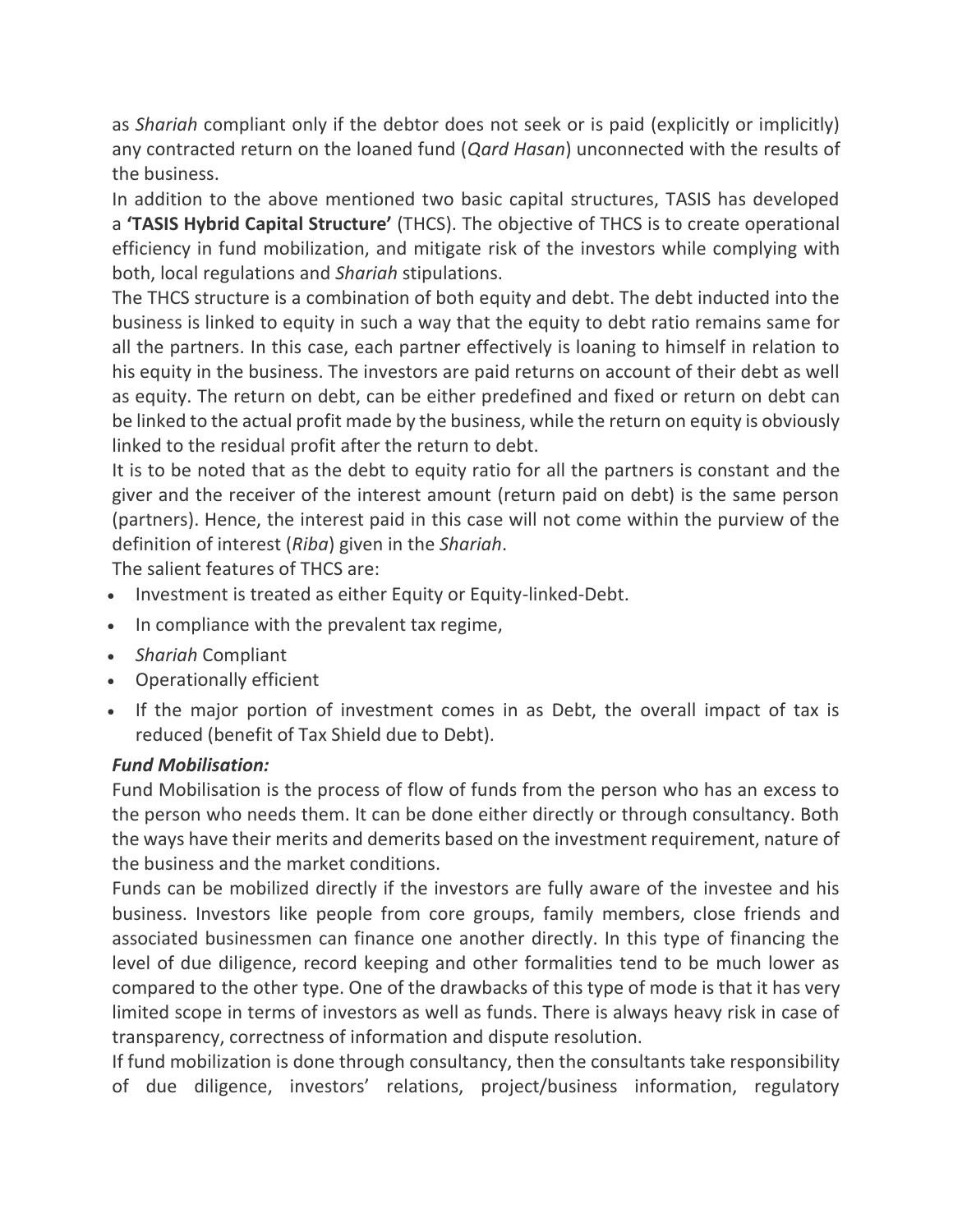compliance, *Shariah* compliance and regular monitoring. It will also increase the scope in terms of investors as well as mobilization of funds. In this type of financing the level of due diligence, record keeping and other formalities will be much higher which will help in transparency, correctness of information and efficient dispute resolution.

# *Profit (Returns) Sharing:*

Profit (P), in simple terms, is the difference of the Selling Price (SP) of the goods and the Cost of the Goods (C) or services. Let us assume the business has a single product then the profit can be represented as  $P = S-C$ , where P is profit, S is selling price and C is cost of goods/services.

In case the business has a single product but various costs are segregated either activity wise or nature- wise, then the total cost 'C' can be further identified as  $c_1+c_2+c_3+...... c_n$ , then the total cost can be represented as  $C = \sum_{i=1}^{n} (c_i, c_2, c_3, \ldots, c_n)$ , wherec<sub>1</sub>to  $c_n$  are costs of type '1' to type 'n'.

In case the business has various products and costs segregated product-wise, then the total cost 'C' can be identified as  $c_a + c_b + c_c + \ldots$ .  $c_n$  and the total cost can be represented as  $C = \sum_{i=1}^{n} (c_{a_i}, c_{b_i}, c_{c_1}, \ldots, c_n)$ , where  $c_{a_i}$  to  $c_{n_i}$  are the costs related to the products 'a' to product  $'n'.$ 

In the second case, as the cost varies from product to product, so too does the profit. Therefore, the total profit 'P' can also be identified as  $p_a+p_b+p_c+...$   $p_n$ . And, the total profit can be represented as P =  $\sum (p_a, p_b, p_c, \ldots, p_n)$ , where  $p_a$  to  $p_n$  are the profits related to the products 'a' to 'n'.

As per *Shariah* the parties cannot stipulate a lump sum amount or a percentage of the capital as the profit share. Instead, a profit sharing ratio should be stipulated between the parties. Suppose, the parties agree to share profit in the ratio of say x:y, where 'x' is the sharing ratio of partner 'A' and 'y' is the sharing ratio of the partner 'B' then the profit share of 'A' can be represented as  $P_A = P^*x$  and profit share of 'B' can be represented as  $P_B = P^*y$ .

# *Misconceptions related to Profit Sharing:*

While the *Shariah* insists on sharing profits with investors on the basis of actual profitability, unlike what is generally assumed, such a system does not necessarily imply the need for the investors to share in the overall profitability of the business. From a *Shariah* perspective,

- It is not necessary that profit should be shared only on the completion of the project or winding up of the business. Profit can be shared on account during the business period (say monthly, quarterly, and half-yearly) and a final settlement can be done at the end of the business period. But it should be done only after deducting the interim expenses in calculating the interim profit, keeping the initial investment intact.
- It is not necessary that the sharing be based on the after-tax profitability. As agreed between investors and the business (promoters) the sharing can also be based on pretax profits. A clear understanding needs to be reached regarding this aspect between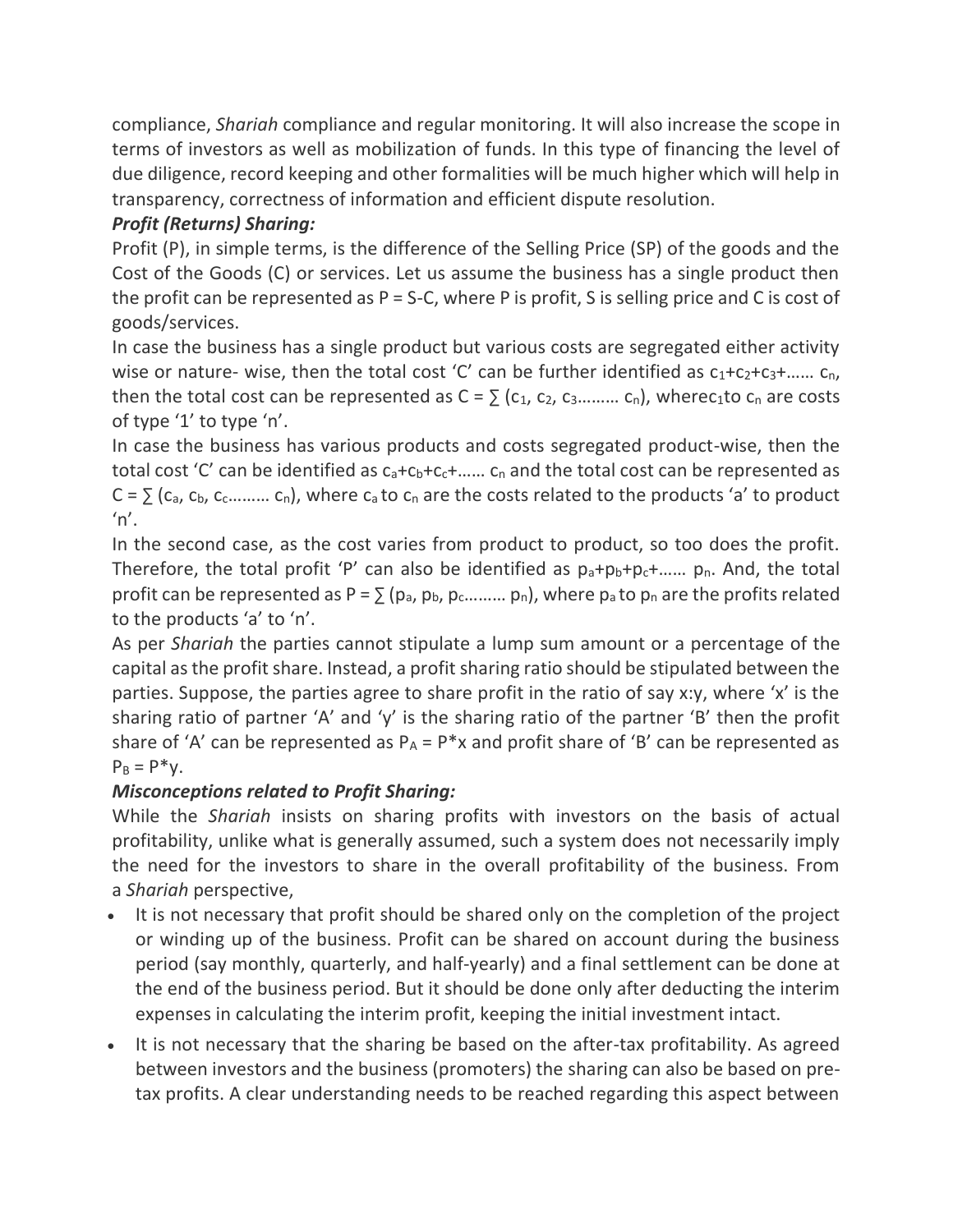the investors and the business – ideally – before the start of the financial period / the investment itself.

- It is not necessary that the sharing be based on the entire operations of the business. The parties can mutually decide at the start itself, the scope of operations in the profitability of which the investors would be participating. Thus, the restriction could be defined in terms of geography, in terms of products, in terms of customers, in terms of type of processing (for instance in case of a textile process house, only goods which are accepted for, say, dyeing or printing), in terms of credit terms (cash/credit), and so on. Of course, depending on the scope of participation, the expenses and income which will need to be considered will be different and only those germane to the scope of participation will need to be factored in.
- It is not necessary that all the expenses related to the participation should be considered on actuals down to the last paisa. It is acceptable that a host of minor expenses, amounting in aggregate to a small proportion of the total cost could be considered on the basis of fixed estimates or estimates linked to a measure of activity or some other major relevant cost head such as direct labour, direct material, electricity, etc. Alternatively, such minor expenses could be merged with the promoters' managerial responsibility in return for a fixed or variable compensation to them on account of such expenses.
- In the absence of sufficient data to begin with, certain estimates can be resorted to at the start and the system refined over a period, so long as there remains a reasonable extent of variability in the returns calculated, as a result of variation in external business and market conditions.
- While deciding on the profit-sharing ratio, the promoters can be considered to be bringing to the table, apart from their working capital and their entrepreneurship and expertise, also certain fixed productive assets and their profit share could be based on their bringing this entire package of inputs to the participation.
- It is wrong to fix the profit-sharing ratio on the basis of the Sales. Such a method is not Shariah-compliant, though it may be more transparent and easier in operation. The reason it is not Shariah compliant is that a profit-sharing based on Sales implies that there is next to no possibility of incurring a loss as sales cannot normally be negative. But on the other hand, sales is an ever-present possibility in business.

### *Loss Sharing Mechanism:*

Loss (L), in simple terms, is the difference of the Selling Price (SP) of the goods and the Cost of the Goods (C) or services where the resultant figure is less than zero. It means that the selling price of the goods/services is less than its Cost. Let us assume the business has a single product, then the loss can be represented as  $L = S-C < 0$  or C>SP, where L is loss, S is selling price and C is cost of goods/services.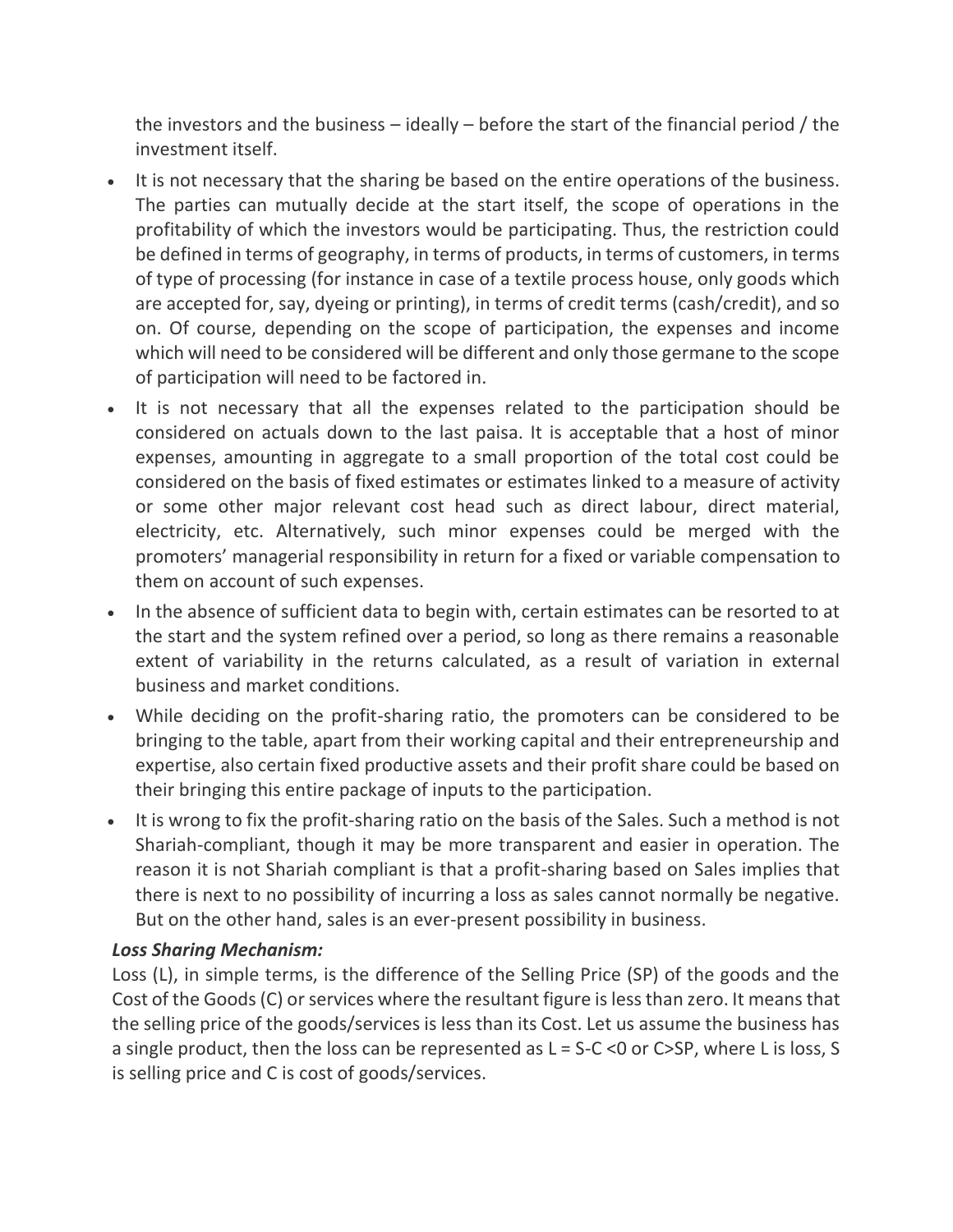As per *Shariah* the losses in case of *Musharakah*, should be shared between the partners only in capital contribution ratio.

Loss sharing in *Mushrakah* can be represented as follows:

Equity of  $A = a$ Equity of  $B = b$ Total *Musharakah* Capital = (a + b)

Total Cost =  $C = K$ ,

 $Loss = L = SP-C$ , if  $SP < C$ .

Loss Share of A =  $(a/(a + b))$ <sup>\*</sup>L,

```
Loss Share of B = (b/(a + b))^*L,
```
It is to be noted that in case of *Mudarabah* the losses should be borne only by the party who is contributing the capital. The other party who is managing the business will lose his efforts.

# **Prerequisites of Efficient PLS Practices:**

The efficient practice of PLS modes of Islamic Finance relies on the following factors which can be termed as prerequisites of efficient PLS practices.

- 1. *Shariah Compliance as an Objective*: Investors should be clear that one of the primary objectives of adopting the PLS modes is to make the earnings/income from investments *Shariah* compliant (*Halal*). If the investors have this objective focused in their mind then all the difficulties and hurdles in adopting the PLS model can be solved. Else, despite its benevolent features, a few small difficulties in operational structure or environment would lead the investors to deviate from *Shariah* compliant to *Shariah* non-complaint avenues.
- 2. *Supportive Regulations:* In a broad sense, the financial regulations in India are not very supportive for the practice of Islamic Finance. However, within the existing regulations, there are certain options available and by utilizing such options PLS can be practiced. The investors and consultants need to constantly do R&D on this aspect to remain in compliance with the ocal regulations.
- 3. *Book-keeping and Maintenance of Records:* To ascertain the costs, profits and sharing ratios investors and promoters need to maintain books as per the standards required by the concerned authorities. This will lead to accuracy and correctness of the information on which abovementioned parameters are based.
- 4. *Business Transparency:* Transparency is required in any business. It becomes more important in case of PLS practices as the crux of these modes is 'ethics' and any ambiguity in the information, calculations, record-keeping, facts and figures can lead to unethical practices, which are against *Shariah*. Hence, investors and promoters should ensure transparency in transactions to enable efficient practice of PLS modes.
- 5. *Information Sharing:* If the parties involved in PLS business do not share the information related to the accounts and transactions with one another or with the consultant then the whole PLS practice becomes very risky. Information-sharing is the